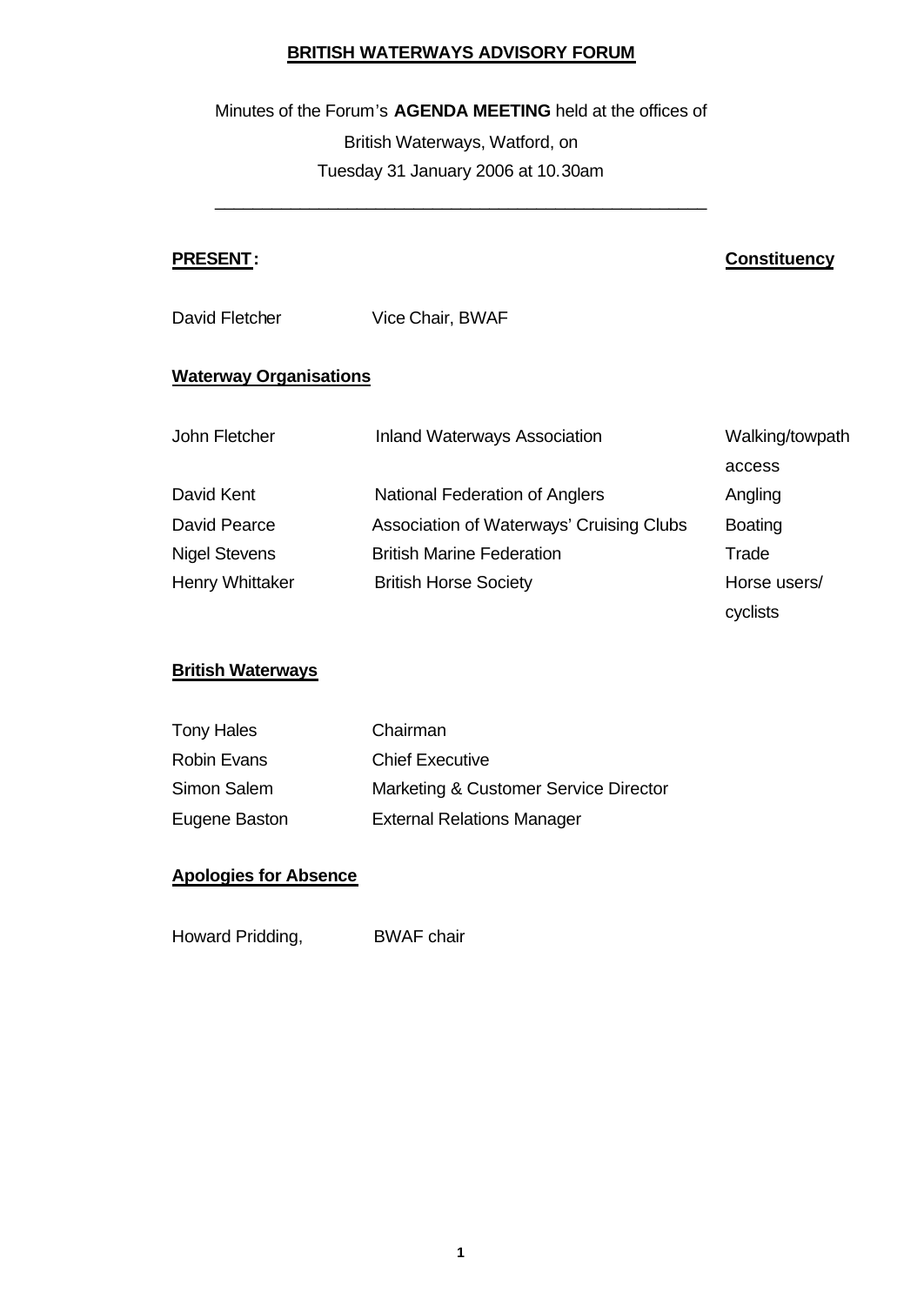#### **1. CHAIRMAN'S INTRODUCTION**

Dave Fletcher, Vice Chair of BWAF, welcomed members to the meeting. He explained that Howard Pridding was unfortunately unable to attend this meeting because of urgent BMF business. He would formally de-brief Howard on the following day.

The Vice Chair took this opportunity to remind attendees that the purpose of this meeting was to review the outcomes of the last full meeting and establish the scope and framework of the next full meeting's agenda items. He thanked all BWAF members for their contributions to this meeting following the Chair's email of the previous week.

# **2. MINUTES OF THE LAST FULL BWAF MEETING HELD ON 11 OCTOBER 2005**

#### **Matters Arising**

#### **2.1 List of Constituency Members**

It was confirmed that this list had been updated following the successful applications of Sea & Water, the Association of Canoe Traders and the Towpath Action Group to become members of the BWAF.

#### **2.2 Restoration Strategy**

The Vice Chair noted the recent success of the Cotswold Canals Partnership in securing HLF and RDA funding for the first phase of restoration. This was welcome news and highlighted BW's continuing commitments to restoration. The Vice Chair congratulated BW for their determination that the Cotswold Canals would be restored and encouraged them to press on with other restorations as discussed at the previous meeting.

The meeting considered the value of the debate that had taken place at the last full meeting. While it was noted that presentations from various parties had been helpful in illuminating the current challenges facing the restoration movement, it was felt that the ensuing debate would have been more useful if it had covered more detail and had reached some specific conclusions. It was also noted that this was the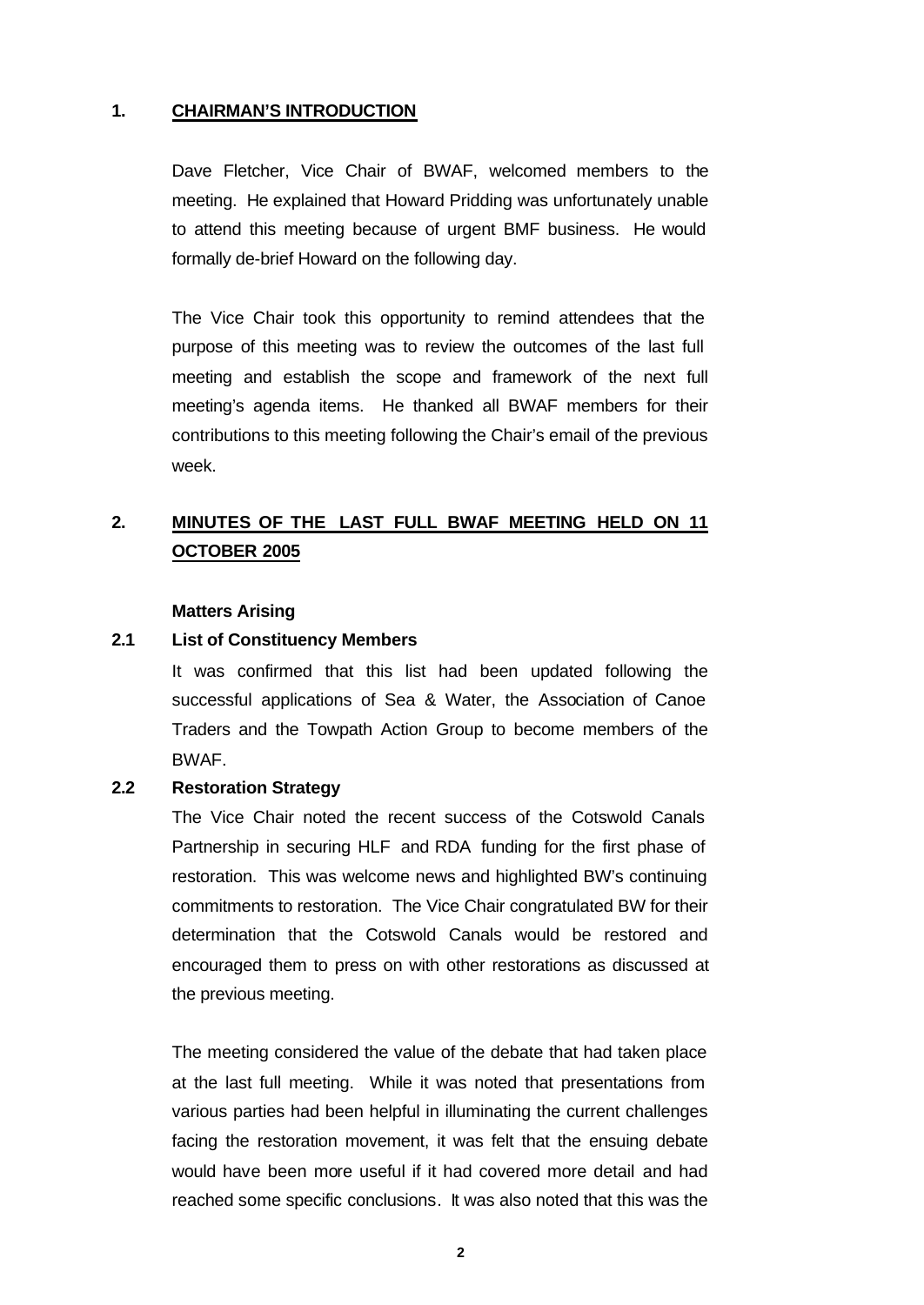first full BWAF meeting and in future efforts would be made to promote greater open debate and discussion as the meetings developed. It was agreed that the room layout should be conducive to participation in the discussions.

See 3.0

#### **2.3 Waterway Standards**

Simon Salem confirmed that the views expressed at the last meeting had been fed into the Customer Insight Programme and that this was still expected to be completed in Autumn 2006.

#### **2.4 Consultation Process**

The Vice Chair thought this debate had been helpful, and that, in particular, it had highlighted the limited statutory obligations on BW to consult. Nevertheless, BW's voluntary commitment to comply with best practice consultation procedures on proposed changes to policy was to be commended.

Robin Evans believed it was important to remember the role of the consultation process and for users to accept what this process is and is not. Ultimately, it was for the Board to decide on future policy direction, but that BW would maintain the first principle of consultation as being to enter into dialogue with interested groups with an open mind as to what the outcomes might be.

# **3. RESTORATION STRATEGY**

Attendees explored the merits of the debate that had taken place at the last full BWAF meeting. Nigel Stevens felt that the discussion had revealed nothing that was not already known before. It was agreed that the Chair would encourage future debates to be more open and informed, with a deeper exploration of issues.

HP

Simon Salem reported on the reaction he had received at the IWA's Sandwell conference in November, where he had outlined the possibilities of establishing a Waterways Restoration Alliance. The general feeling expressed by conference attendees was that such an Alliance would not work. The Vice Chair was disappointed with this reaction. He felt the underlying reason for this was because individual campaigning groups only wanted to focus on their own schemes and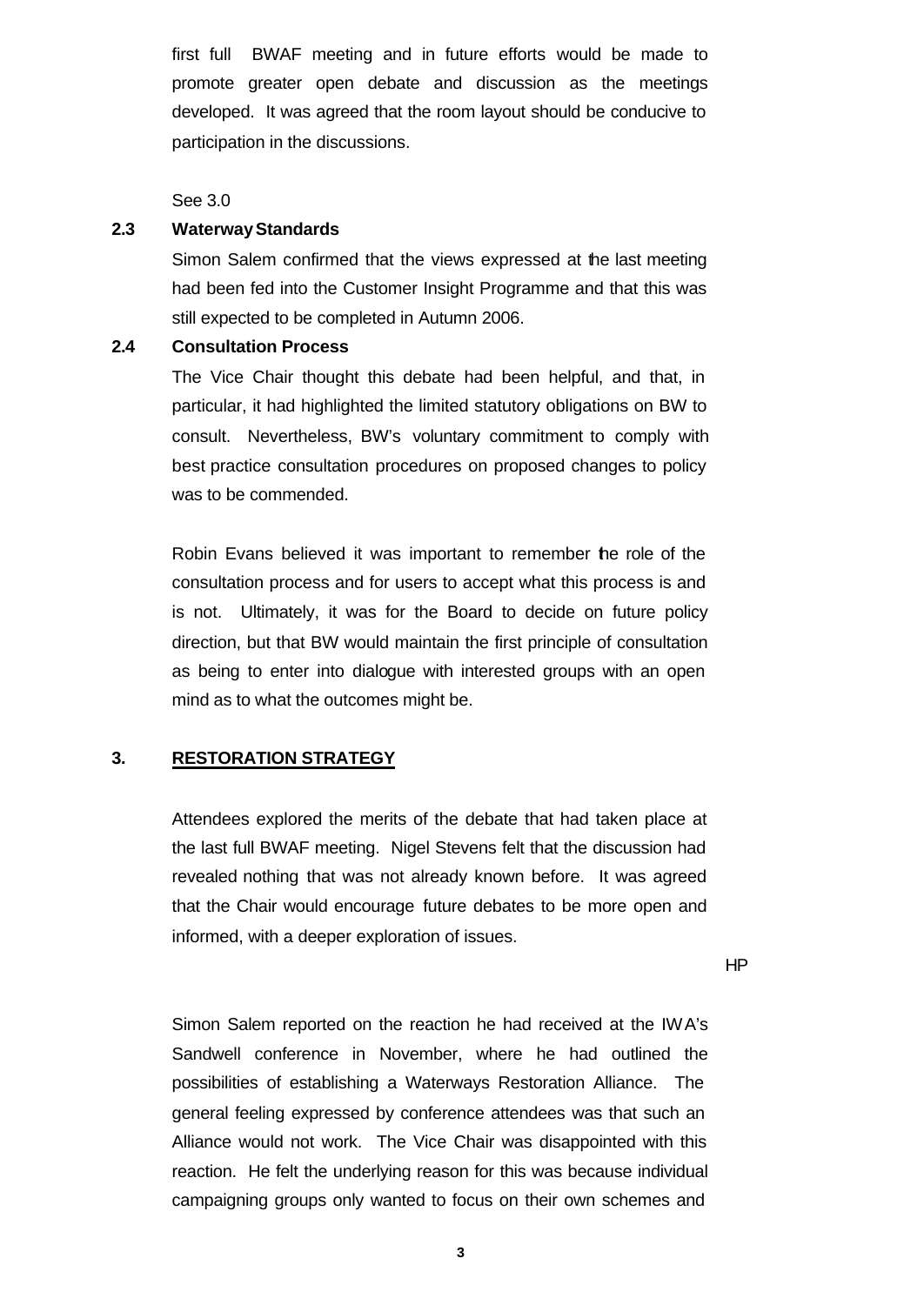were reluctant to see the bigger picture of the restoration movement in the 21<sup>st</sup> Century, or lend support to other schemes where their own support may be diminished. It was clear that the BWAF should work towards providing BW with a wider view and support for such an Alliance that broke through what some attendees considered to be a parochial view.

The meeting felt there was a danger of funding bodies and other third parties turning away from supporting waterway restorations if here was a plethora of funding applications made from individual restoration groups without co-ordination.

It was agreed that the subject 'Restoration Strategy' should be revisited at the next full meeting and that BW's Regeneration Director, Derek Cochrane, should attend. BW agreed to present a paper covering the principles of a restoration forum, and in particular to pose key questions such as: DC

- ß Is prioritisation of restoration schemes desirable or necessary?
- **How can some restorations be supported collectively by the** waterways movement without affecting the chances of others? All
- **Should BW lead on prioritising schemes?**

It is planned that a full and open debate should follow the presentation and that a consensus be reached on the key principles.

# **4. PROPERTY PORTFOLIO**

It was recognised that this topic was of great interest to many involved in the waterways, but that the scope of any discussion about BW's role within property development would have to be carefully defined to ensure a worthwhile debate took place.

Robin Evans felt that there was much mis -information circulating about BW's development of land alongside the network and that a future debate should seek to clarify the value of and synergy between the waterways and the adjacent land and property..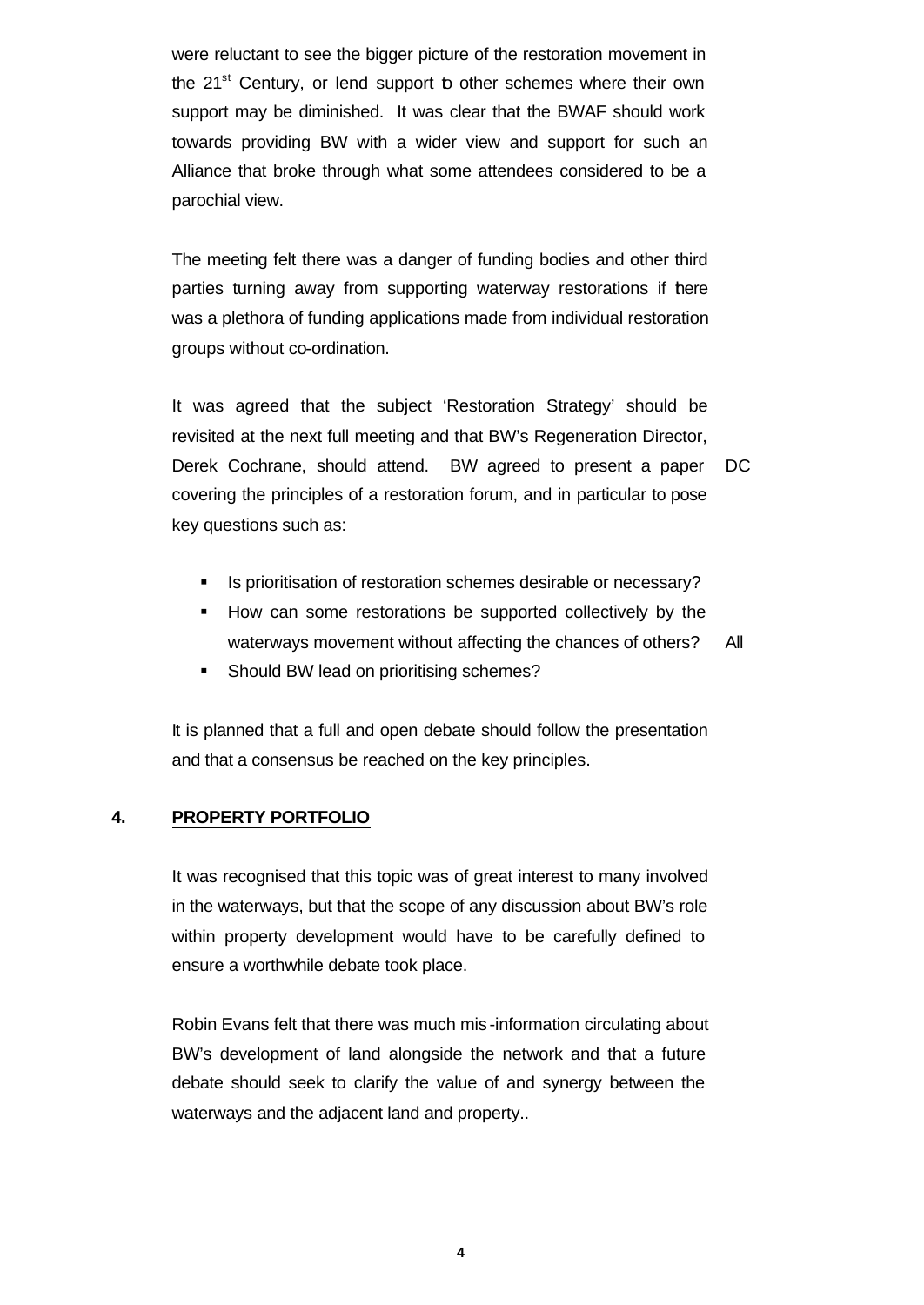The Vice Chair also noted the stated desire to hold a deeper and more productive debate at the next full meeting, and as such three topics for the Agenda would be sufficient.

David Pearce expressed concern that some ill informed people still believed BW's property portfolio should be hived off and that further efforts to communicate the vital link between property and waterways were needed.

It was therefore agreed that BW would make a 30 minute presentation on its property portfolio (including ISIS) at the next full meeting, and produce material that could be taken away after the meeting. This would help to inform attendees and enable a focused discussion to take place at a future meeting. A senior property representative from BW BW would be asked to attend the meeting.

## **5. VOLUNTEERING**

It was agreed that voluteering would the be the third subject to be reviewed at the next full meeting.

Attendees would be asked to openly explain the perceived barriers to volunteering on waterways from all aspects of usage, along with providing ideas of how they could help through volunteering. The anticipated outcome of this debate would be the drafting of a set of strategic principles being agreed to facilitate all forms of volunteering. This would help BW to engage more effectively with volunteer bodies.

It was suggested that Mike Palmer, chair of Waterways Recovery Group be invited to present to the meeting his experiences of the voluntary sector, to prompt debate.

HP/DF

David Kent stressed the need for the presentations to take account of all users interests in volunteering and not just boating interests. Henry Whittaker also expressed interest from the horse / cycling constituency JF / HW and requested further details of the IWA insurance permit scheme.

**5**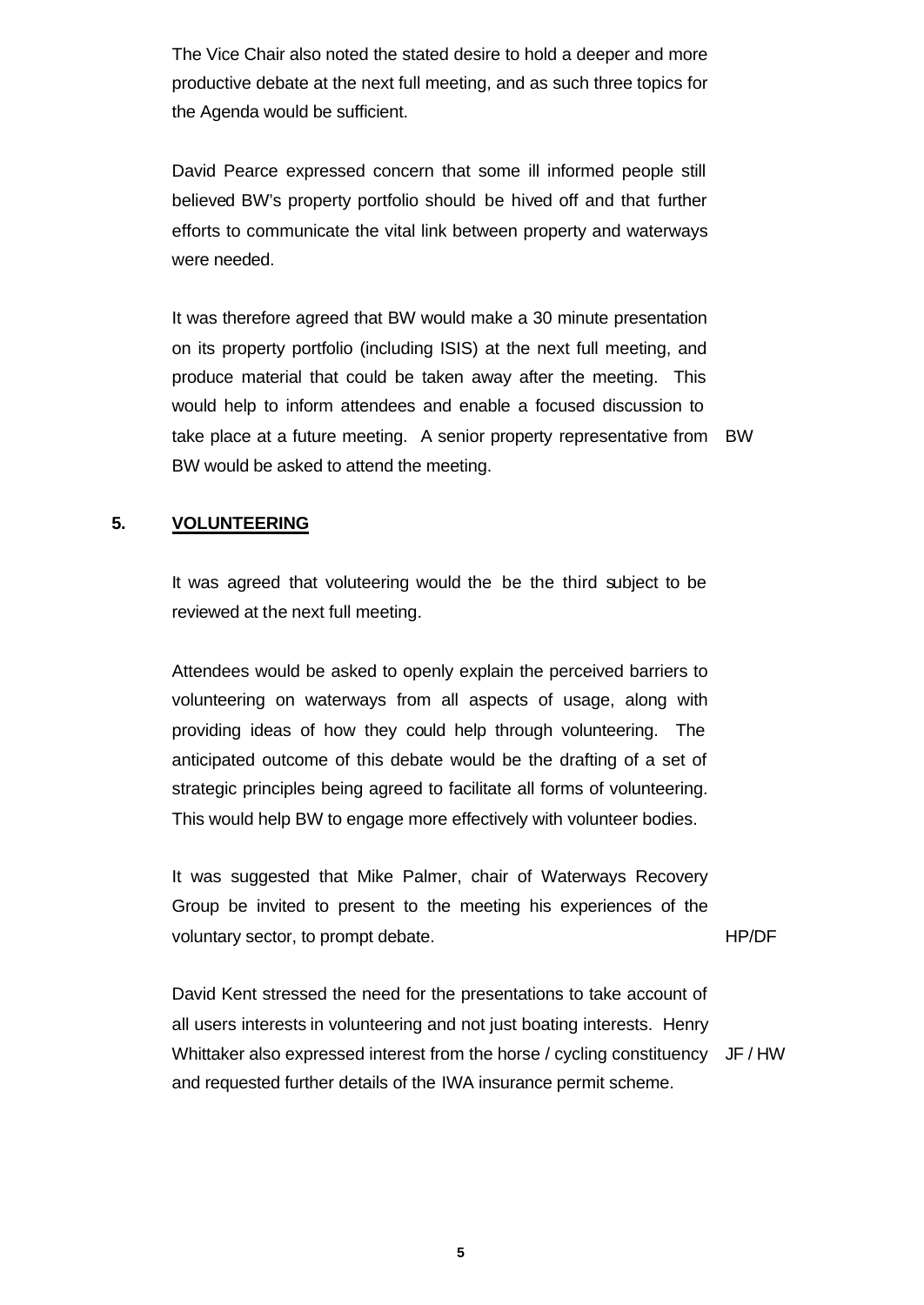# **6. FUTURE AGENDA TOPICS**

The Vice Chair asked that a note be made of other topics that had been requested to be considered so they could be covered more fully at the next agenda meeting and at the full meeting in the Autumn. These were:

- **Safeguarding heritage**
- **F** Towpath management
- Promoting freight

On Promoting Freight, it was agreed this would be suitable for the full meeting in Autumn, with BW and the freight lobby each making a presentation on the role and opportunities for freight in the 21<sup>st</sup> Century.

#### **7. ANY OTHER BUSINESS**

# **7.1** Waterscape.com

John Fletcher enquired about the recent changes in direction for Waterscape.com, which had culminated in BW taking the operation inhouse. He expressed concern that this would affect the level of sponsorship BW made available, since recent sponsorship activities had been under the branding of Waterscape.com.

BW provided a press notice from December 2005 (attached to these minutes) that explained why the decision had been taken and the new direction for Waterscape.com. Simon Salem made it clear that the level of sponsorship available from BW was not determined by Waterscape.com's activities; decisions were made purely on the effectiveness of any opportunity in further raising awareness of the waterways network as a whole.

# **7.2** Issues of safety

David Pearce asked whether there was a forum established across waterways users where matters of safety could be discussed and actions agreed that presented a common way forward. He felt that the work of regulatory and other third party bodies often failed to involve a broader church of waterways users, with the effect of creating regulation which affected more users than the original intention.